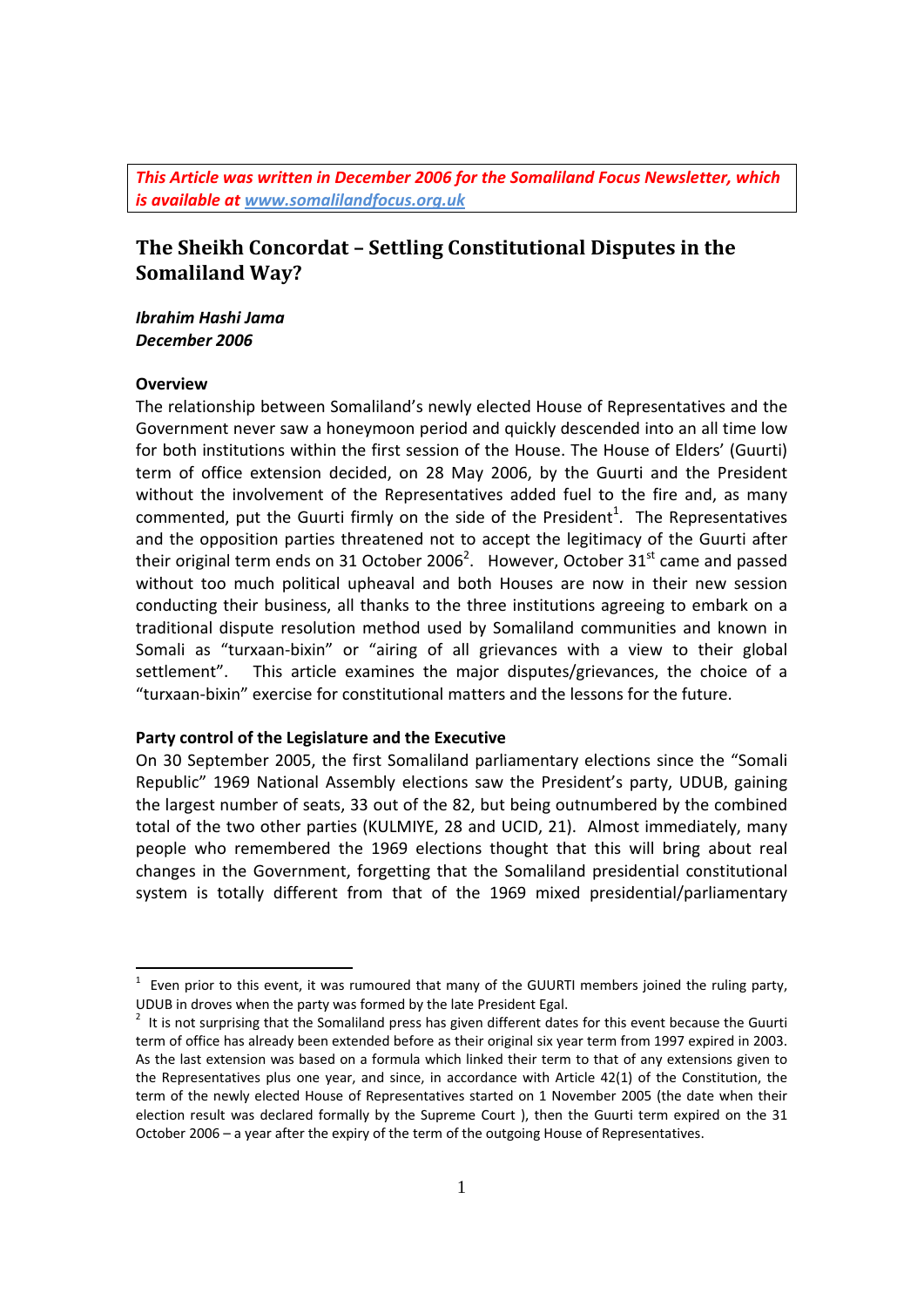system of the Somali Republic and no changes, for example, in ministerial posts<sup>3</sup> will automatically follow the election.

The Somaliland House of Representatives is described in Article 39 of the Constitution as "the first part of the country's legislature, passing laws and approving and overseeing the general political situation and the direction of the country". The exclusive powers of the House to control financial bills and the budget<sup>4</sup>, to approve any changes to the national symbols, such as the flag, the emblem and the anthem under Article 7(4) of the Constitution, and to deal with presidential appointments<sup>5</sup>; its power to push through legislation even if the House of Elders refers it back once<sup>6</sup>; and its pre-eminent position in both the oversight of the functions of the Executive and the process of the amending the Constitution all show that the House is not just the first but is also the main legislative chamber. In this respect, the House resembles more the British House of Commons than the US House of Representatives. The campaign for the control of the House of Representatives therefore started in earnest almost immediately after the provisional election results were declared by the Electoral Commission on 15 October 2005, and rumours started that the Government and its party were working hard to pull in support from some of the opposition House members. The Somaliland Political Parties Law<sup>7</sup> does not allow elected members to cross the floor and the best that the Government was hoping for was for some of the opposition party members to vote with them or to abstain in the crucial election of a Speaker. The two opposition parties, in turn, concluded, on 9 November 2005, a comprehensive 13 point Memorandum of Understanding which included, among other things, a commitment that the two parties will agree on the nomination and election of the House Speaker and his two deputies. It was widely commented that part of the reason why the President convened the new House on 29 November 2006 (two days before the 30 day<sup>8</sup> deadline set under the

<sup>&</sup>lt;sup>3</sup> Somaliland ministers cannot be members of the Legislature and are appointed (subject to confirmation by the Representatives) and dismissed by the President. <sup>4</sup>

 $^4$  Article 54, 55 and 61(2) of the Constitution  $^5$  Articles 53(1) of the Constitution.

 $6$  Article 78(1), but even where the House of Elders refuses to pass a bill on a point of principle by a vote of two thirds and refers back to the House of Representative (which they can only do once by the way – see Article 77(2)), the House of Representatives can trump them by passing the bill again on a two thirds majority.

 $\frac{7}{7}$  See Article 3(9) of the Regulation of Political Associations and Parties Law (as amended) - Law No: 14 of 2000. This and the limit, under Article 9 of the Somaliland Constitution, of three in the number of political parties is aimed at avoiding the repeat of the Somali Republic 1969 National Assembly elections when the 123 seats were contested by 1002 candidates fielded by no less than 62 parties (many of them formed along sub clan lines) which fielded 1,002 candidates for only 123 parliamentary seats (see Lewis, I (1980) *A Modern History of Somalia,* Longman, London, at page 204). Shortly after the election, all but one of the successful candidates joined the ruling party SYL.

 $8$  Under Article 44(1) of the Constitution, the President shall convene the inaugural meeting of the House within 30 days of the declaration of the results by the Supreme Court, which took place on 1 November 2006.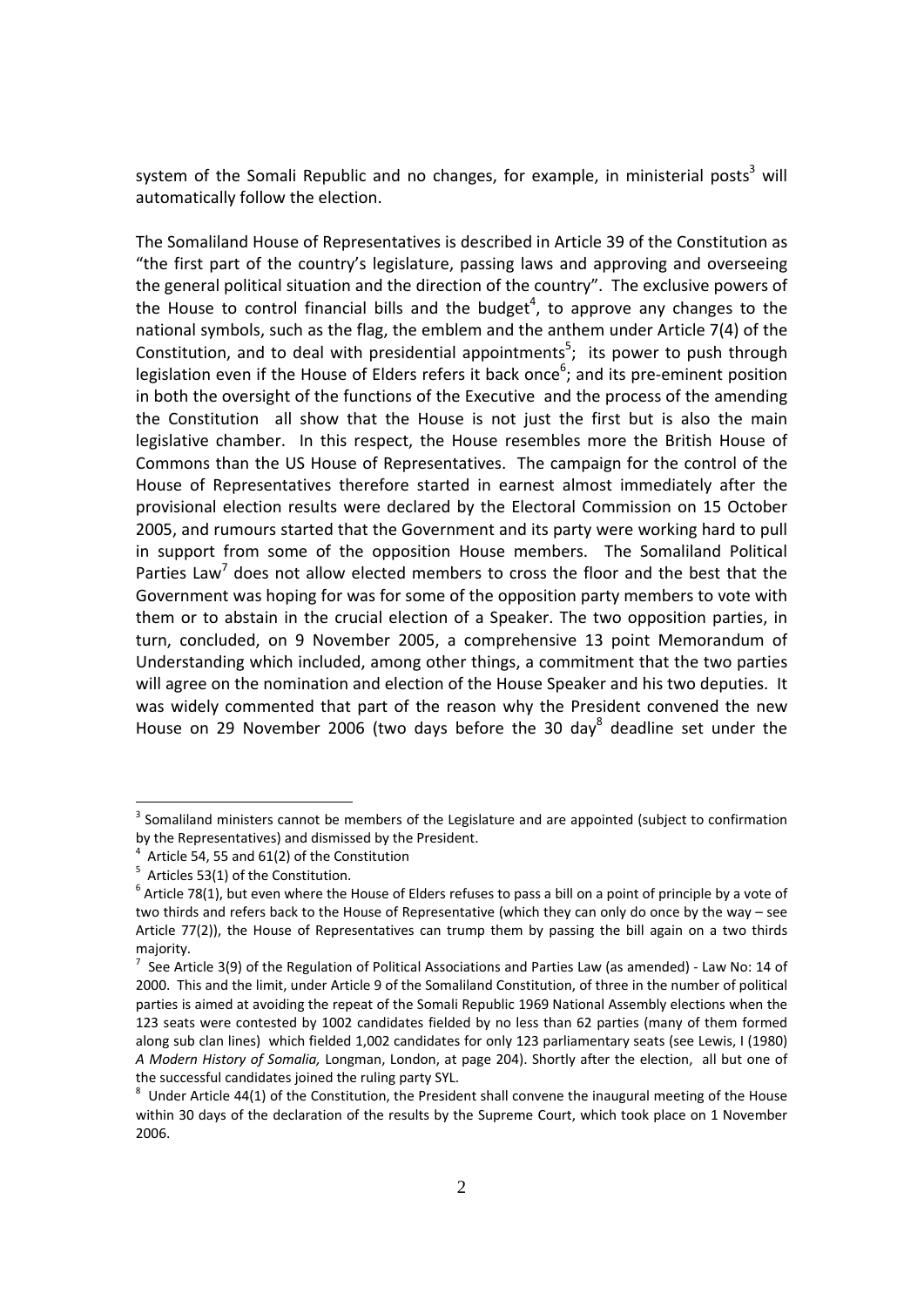Constitution) was to see if his party could make any inroads into the opposition agreement<sup>9</sup>.

#### **The first constitutional crisis**

With these undercurrents in tow, the unexpected decision by the temporary chair of the inaugural meeting of the House to order the closure of the meeting and the mass exit of all his fellow UDUB Party members from the meeting hall triggered the first constitutional crisis. Under Article 44(3) of Constitution, the sole function of the temporary chairman, who is only picked because he is the oldest member of the House, is simply to see that the election of the Speaker is conducted, whereupon the Speaker takes over the chair and oversees the election of the Deputy Speakers and the rest of the meeting. The opposition members, on receiving legal advice, proceeded with the meeting by choosing the next<sup>10</sup> oldest member of the House and then conducted the election of the Speaker and, later, his deputies. Some saw the action of the UDUB temporary chairman as a partisan abuse of an honorary position accorded to him on the basis of Somaliland's traditional respect for an "oday" (a senior citizen), but the Minister of the Parliamentary Affairs accused the two opposition parties of turning the House of Parliament into "their party headquarters" $11$  and the Government party, UDUB, promptly submitted a complaint to the Constitutional Court on 1 December 2005. The Court issued, on 2 December 2006, an interim injunction restraining the House from holding its planned second meeting on 3 December 2006. The opposition parties immediately questioned the legality of the court order.

#### **Enter the Guurti**

ON 1 December 2006, a panel of 14 members of the Guurti led by their Speaker started talking to both sides and finally secured their agreement to act as mediators. As a goodwill gesture, the newly elected Speaker and his colleagues agreed to postpone the date of their next meeting, and UDUB agreed to withdraw its Supreme Court proceedings. On 5 December 2006, the Guurti mediation panel announced that they have brokered an agreement to the effect that the election of the Speaker and his

<sup>&</sup>lt;sup>9</sup> An UCID newly elected member from Sool Region, Said Mohamad Elmi, refused to accept the MOE with Kulmiye and expressed support for the government party contrary to the rules of UCID and had his membership of the party withdrawn formally on 20 November 2006. UCID then sought to stop him from being sworn in as a Representative and the Constitutional Court ruled on 28 November 2005 that the member has the right to be sworn into office. The decision did not examine the varied and complicated issues involved in this complex matter and leaves open the possibility that members once elected can, for all intents and purposes, support another party in practice even though the Somaliland Political Parties Law (14/2000) does not allow any members to cross the floor.<br><sup>10</sup> The argument was that the first member chosen has disqualified himself by not following the

procedure and refusing to undertake his single duty of overseeing the election of the Speaker. Although there was some unrest and shouting, this was caused by the decision to close the meeting and could not have been the reason for the decision. Indeed the member announced that the meeting shall be adjourned to another day, when there was no such motion for the House to decide.<br><sup>11</sup> Press conference held by Minister Abdi Hassan Buni on 30 November 2006, reported in

www.Qaran.com on 1 December 2006.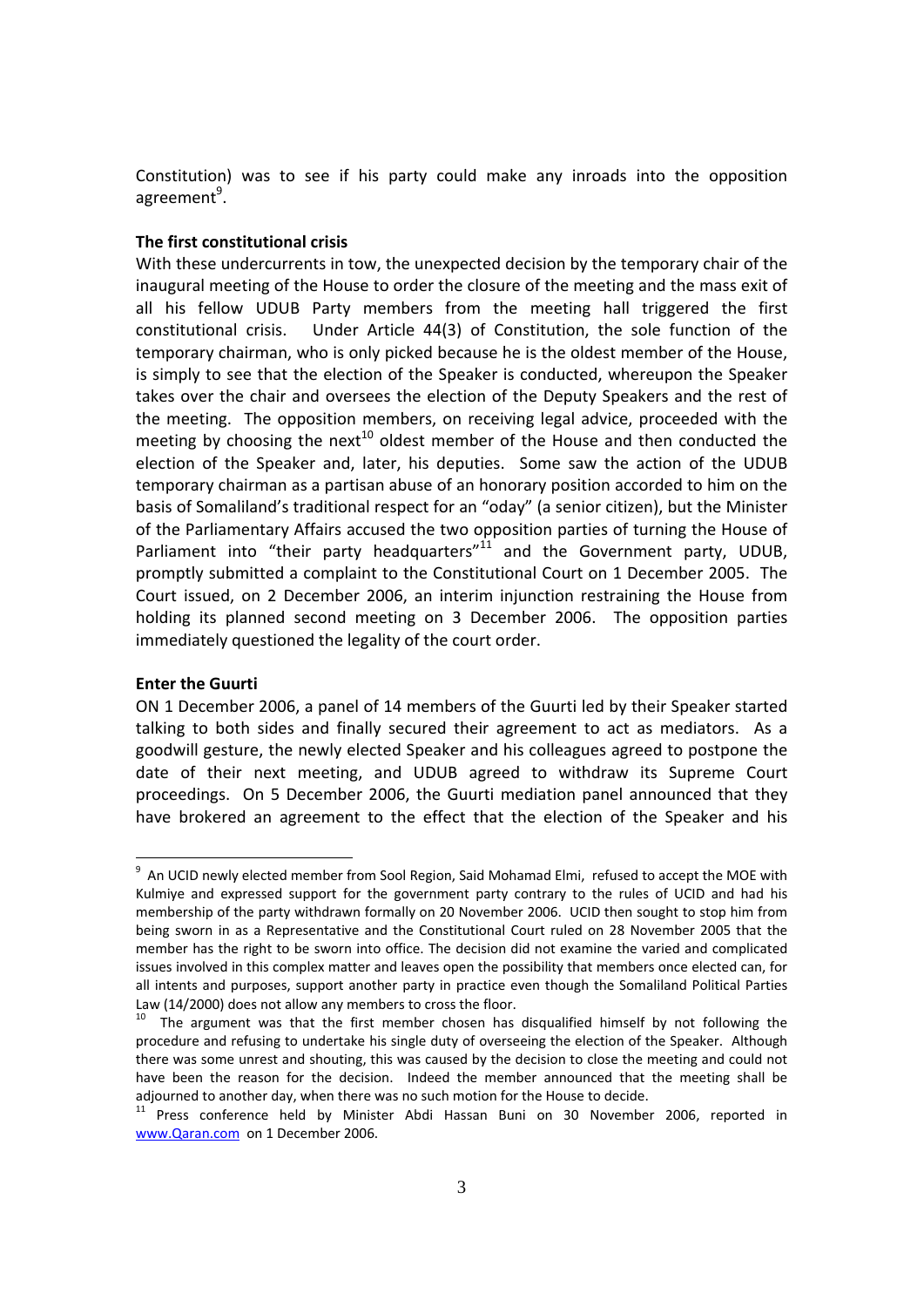Deputies will stand and that the "working relationship between the House and the Government must be one based on the public interest and should not be one which impairs the proper conduct of the affairs of the state"<sup>12</sup>. The Guurti determination also recommended that co-operative working relationship between the organs of the state (the Executive and the two Houses) must be strengthened.

In presidential systems of government, like Somaliland, separate control of the presidency and parliament is often a possibility, and, in the United States, for example, happens fairly often, as it has just done so in the last November 2006 Congress elections. This is all new though to the Somaliland President and his cabinet who until September 2005 enjoyed almost full control of both Houses<sup>13</sup>. One of the prerequisites for a good working relationship between the various institutions of the state is an understanding of their respective powers and duties which are set out in the Constitution. Simple statements that the House (and the Elders), as the legislature make the law and the President (and the Executive) execute or implement the law are broadly correct but do not cover the complicated relationship between the two branches of the state. It is the checks and balances in the largely US style Somaliland Constitution which dictate that, in a period of cohabitation between a President of one party and a House of Representatives controlled by another party or coalition of parties, there has to be a degree of co‐ordination and co‐operation between the two sides for the machinery of government to work. This was exactly what the Guurti exhorted in their December 2005 determination, but the events took a different turn.

#### **Confrontation and crises**

A series of incidents led to further confrontation. On 23 December 2006, there was an incident at Hargeisa Hospital when government forces intervened in a land dispute and a person was killed and others were injured at the hospital. A House Committee considered the incident and made recommendations to the Government, which, it was said, were ignored. Next, the budget process became acrimonious as, for the first time, the Government faced a House which was determined to fulfil its oversight duties properly. The budget was presented to the House in February 2006 (rather than in October of the previous year) and no Annual Accounts of the preceding year (or for that matter, the two years before that) were presented to the House, contrary to Article 55(6) of the Constitution which expressly states that such accounts be submitted within six months of the end of the financial year that they relate to. It was alleged that the Auditor General, who under Article 55(7) of the Constitution is expressly responsible for the presentation of the annual accounts, failed to appear before the appropriate committee (the Economy, Finance and Commerce Committee). The Committee visited the main customs and tax offices and made recommendations for changes in the budget

 $12$  The full text of the Guurti determination was reported widely – see, for example, Haatuf, 7 December 2006.

<sup>&</sup>lt;sup>13</sup> It was rumoured that the majority of the Guurti joined the Government UDUB party shortly after its creation by the last President, Mohamad I Egal, and the current Speaker was a prominent UDUB politician.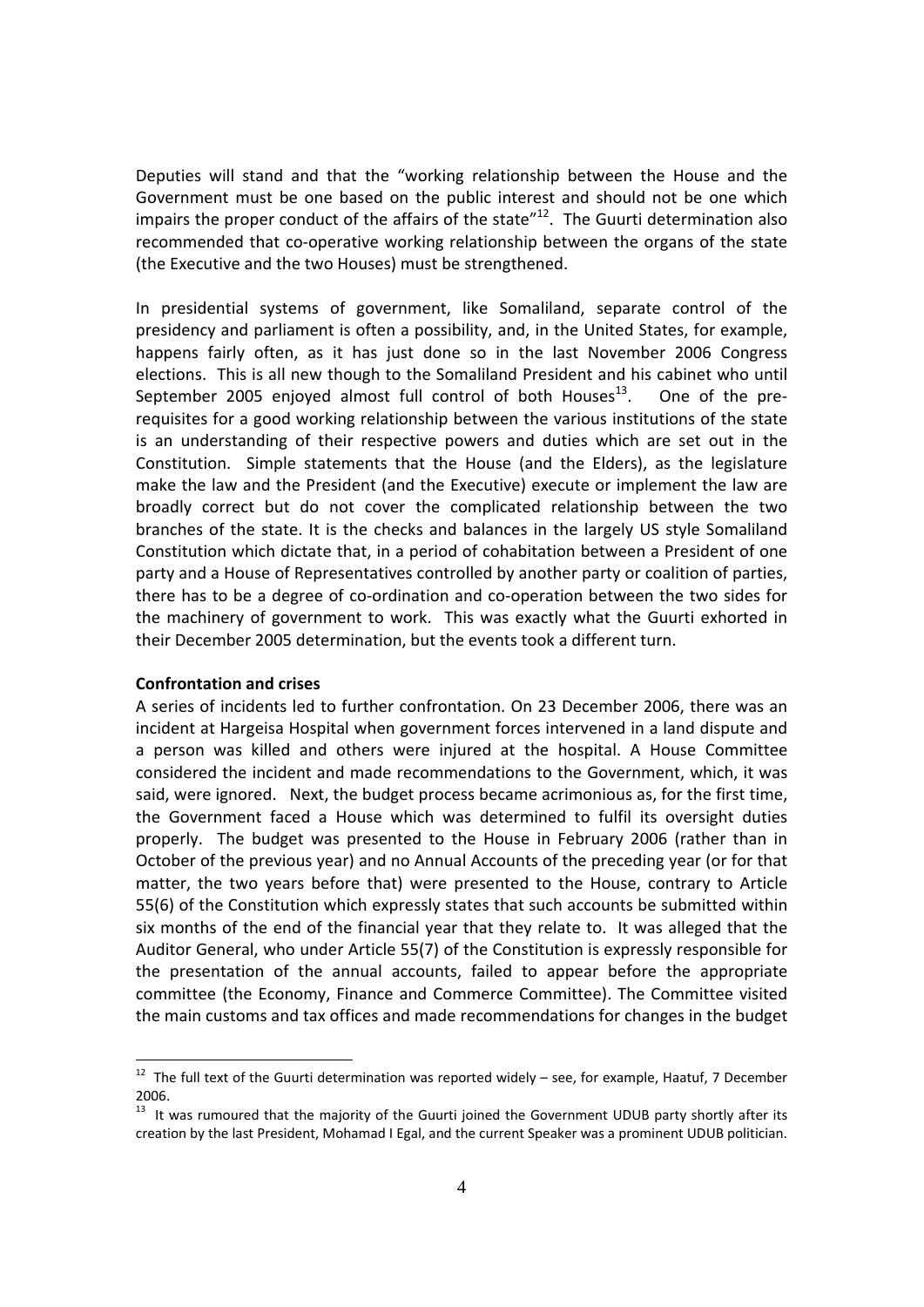as they thought that the incomes from various sources were understated. In the end, the House agreed to approve the budget but added a rider increasing the salaries of public workers. The fact that the rider was disregarded for months by the Government was much resented by the House which has already come under considerable criticism for approving the budget, which according to its own analysis, was seriously deficient. In this tug of war, the Guurti had no role at all, as, under the Somaliland Constitution, all financial matters and bills fall within the exclusive powers of the Representatives.

Another area which only the Representatives deal with is the confirmation of presidential appointments<sup>14</sup>. Both the incumbent President and his predecessor failed now and again to submit their ministerial and other appointments for confirmation before the three month deadline set under Article 114(3) of the Constitution. To signify their displeasure with these late submissions, the Representatives returned on 5 June 2006 the submission by the President on 28 March 2006 of the appointments of seven ministers and deputy ministers for confirmation on the basis that all of them have already held office in an unconfirmed capacity longer than they should have done so. On 6 August 2006, the President made a number of changes to his cabinet including the appointment of six new ministers and a two new deputy ministers and the reappointment of at least five ministers to different ministerial portfolios. The President submitted to the House eight of the new appointees and on 7 September 2006, the House confirmed their appointments. The House, is, however, still waiting for the submission of the re-appointments; its view is that whilst the President has a right to nominate a person to a specific ministerial office and the right to dismiss that person, and in both cases, without any permission for anyone else, he still requires the approval of the House for any such nomination to be confirmed even if the nominee held a different ministerial post previously. The President apparently disagrees with this view. In the 1960 Somali Republic mixed parliamentary/presidential system, the prime minister could reshuffle his cabinet and the Assembly's control was exercised through a vote of confidence for the whole cabinet whilst in Somaliland's presidential system the House exercises its power through confirmation of each and every ministerial appointment. So, yet again it is the perception and understanding of each other's powers under the Constitution which is leading to disagreements and the unusual refrain that the President was contravening the Constitution, or that the House is inexperienced $^{15}$  and partisan.

The patience of both sides was further taxed by a series of discussions and resolutions in the House relating to various issues such as the long standing complaints about the monopoly of importation of fuels by Total Mere Rouge, the alleged government involvement in the withdrawal of an NGO job offered to the wife of a prominent

 $14$  The exceptions are the appointment of the Chairman of the Supreme Court which is confirmed at a joint meeting of both Houses and the appointment of the members of Ulema Council which is dealt with by the Guurti (see Articles  $105(1)$  and  $119$  of the Constitution).<br><sup>15</sup> Of the 82 newly elected members, only 13 served as members of the previous House.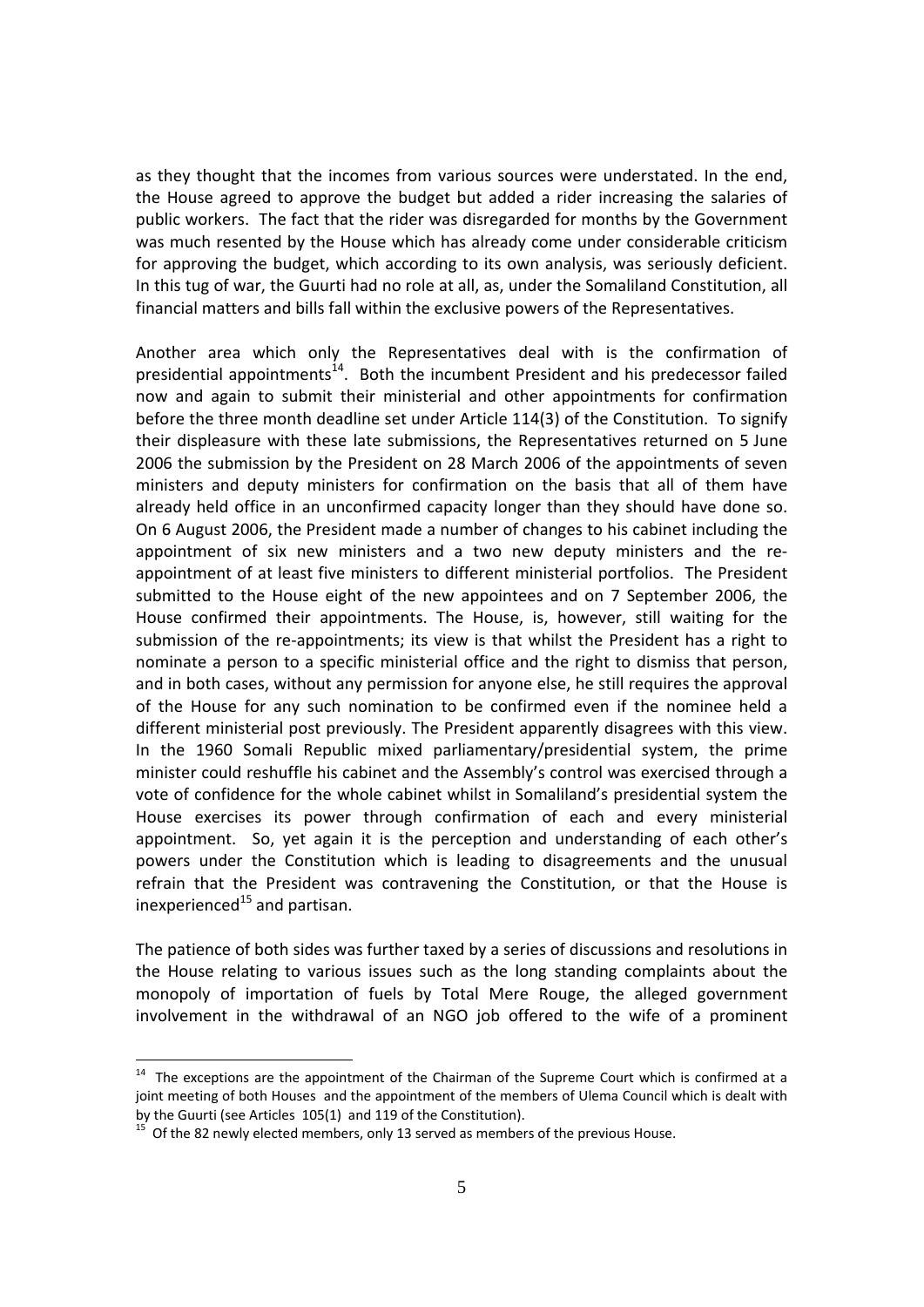opposition leader, the week long debate in the House from 15 to 23 May 2006 on the state of the nation, which dissected the failings of the Government and the unsuccessful attempt, in mid June, by 23 Government party (UDUB) House members and 7 UCID supporters to change the House Rules for unseating<sup>16</sup> the Speaker.

#### **The second constitutional crisis**

On 6 May 2006, the Guurti considered a presidential decree extending their term of office for another 4 years up to October 2010 and promptly voted to endorse it. The President's decree had attached to it an advisory opinion from the Supreme Court (sitting as the Constitutional Court), which the President apparently sought secretly on 22 April 2006, and was given by the Court, in the same fashion, on 24 April 2006. The way this decision was made does not accord with exhortation of co-operation made by the Guurti in December 2005, and as term extensions have always proved very controversial in Somaliland, the Guurti practice in the past has been to consult as widely as possible. This sudden change in procedure was contrary to both the traditional "xeer" concept of avoiding undue departure from previous precedents and to the important principle in administrative law that public bodies are, on the whole, expected to act in accordance with the legitimate expectation of consultation and ways of acting in a particular situation which they, themselves, have set before. Above all, the Supreme Court's opinion and the Guurti decision totally disregarded the fact that the previous extensions of the Guurti term were actually effected through a one clause law passed by the House of Representatives, the Guurti and the President<sup>17</sup>.

The opposition parties announced that as they considered the Guurti term extension unlawful, they would not recognise the Guurti after the expiry of its term at the end of October 2006. The President, it was reported $^{18}$ , rejected an offer of conciliation in a meeting with prominent traditional leaders on 25 May 2006, and on 26 June 2006, four committees of the Guurti issued a statement that the term extension issue is not negotiable. The House of Representatives voted<sup>19</sup> formally on 13 June 2006 to reject the Guurti term extension and, in a press conference on the following day<sup>20</sup>, the Guurti Speaker described the House vote as mischief-making and aimed at creating public unrest. He added that the House had no right to debate the matter which has been concluded with the approval of the Constitutional Court.

<sup>16</sup> Under Article 16 of the Standing Rules of the House, a motion to unseat the Speaker must be supported by a minimum of 27 members, must be put to the House for debate and voting within three days and must be passed by at least 55 of the 82 members.<br><sup>17</sup> Clause 19 of the Guurti Law of 2003. For an explanation of the legal issues involved in this matter, see

<sup>&</sup>quot;A Term Extension Too far: Guurti Resolution is Unconstitutional and Unacceptable" Somaliland Forum position paper 9 May 2006, at www.somalilandforum.org or www.somalilandlaw.com.<br><sup>18</sup> Wargeyska Geeska Afrika (Horn of Africa Newspaper) 27 May 2006.<br><sup>19</sup> There were 43 members (and the Speaker) present when the vote was ta

motion and 9 abstained.<br>
<sup>20</sup> See, for example, the report of the press conference in www.somaliland.org 24 June 2006.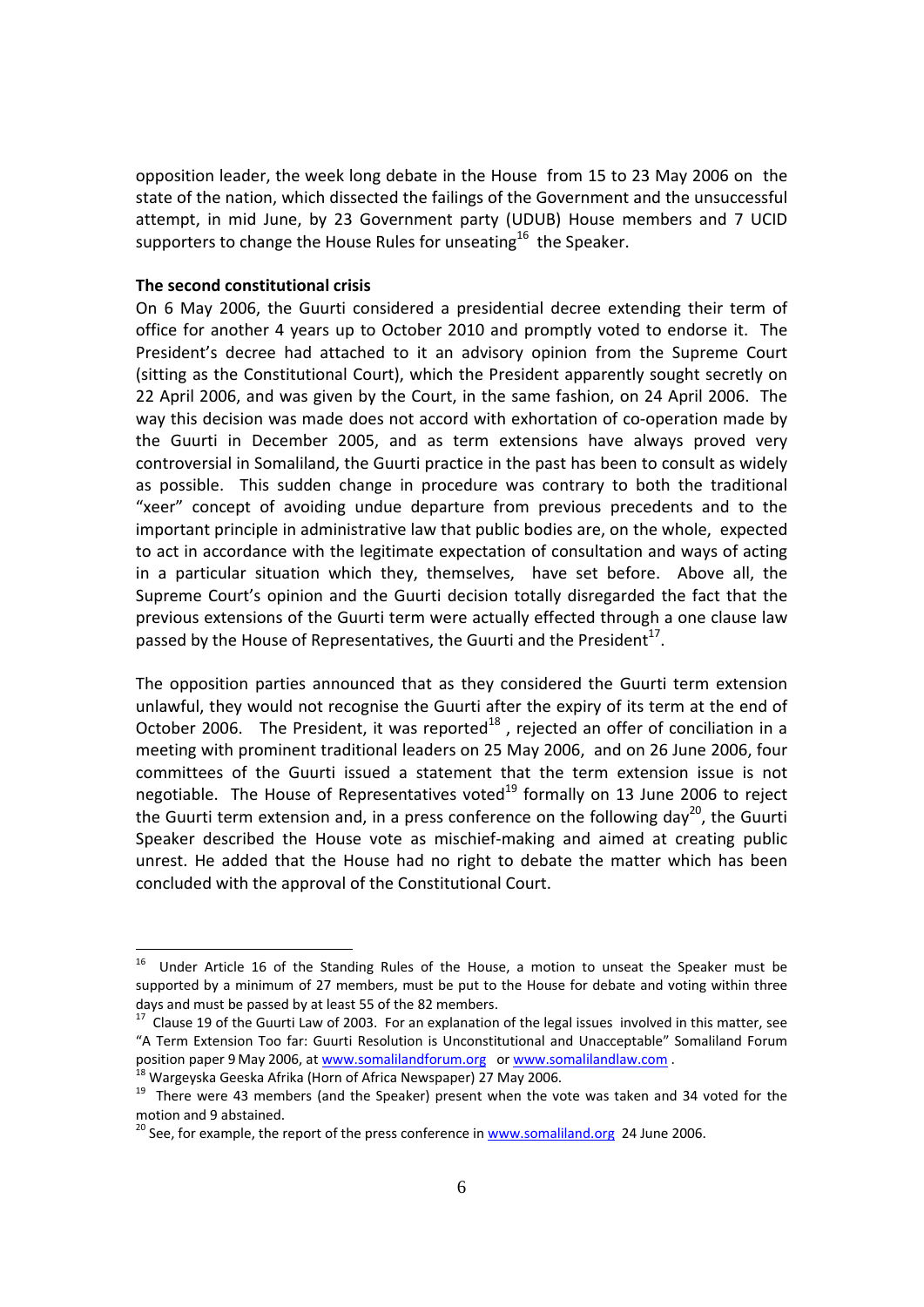By the end of their second session in July 2006, the House of Representatives indicated clearly their disapproval of the Guurti Indirect Election Bill and their preference for a system of direct elections<sup>21</sup> and circulated for wider discussion a bill mirroring their own election law. The debates on the bill were picked up at the start of the new session of the House in mid September 2006, and, after fairly acrimonious debates, the bill was passed by the House on a close vote of 35 for and 30 against (with 66 members and the speaker being present). Almost immediately, the Guurti rejected the Bill (on a vote of 68 for the rejection motion and none against) and added that it did so on a point of principle, which meant that under Article 78(5) of the Constitution, the Representatives will have to pass the bill again by a two thirds majority to get it through, failing which the bill will lapse. Among the reasons given for rejection, the Guurti relied on Article 62 of the Constitution relating to the inaugural meeting of the newly Guurti which, as stated therein, shall take place within 30 days of the date when their selection (xulasho) is completed. In contrast, the Representatives relied on the more relevant Article 57(1) dealing with election of the Guurti and which states that they will be "elected" in a manner to be determined by law. Here again is another constitutional dispute which still remains unresolved.

By the beginning of October 2006, the Guurti returned, unusually, three other bills ‐ the Organisation of the Judiciary Bill, the District & Regions (Amendment) Bill, and the Care of Livestock Bill‐ to the Representatives in the summer. On 14 November 2006, the Representatives voted to return all three bills to the following session of the Guurti after having agreed to make only some minor changes. This now means<sup>22</sup> that even if the Guurti reject them again, the bills cannot be returned to the Representatives and must be forwarded to the President for his signature. The confrontation game was no longer just between the Representatives and the Government, thus sparking "conspiracy theories" that the Guurti term extension was done the way it was so as to bring about this outcome!

## **The Sheikh Concordat**

And yet, 31 October which marked the end of the Guurti term came and went without the predictions of unrest coming true. This was all because of the events in neighbouring Somalia and the decision by the Somaliland President on 10 October 2006 to call for the formation of a tri-partite committee with the sole task of undertaking "turxaan‐bixin" between the Government, the Guurti and the Representatives. The Somaliland saying that "if we pull each other's hands, we will only end up with tired arms" (*ijiid oo aan ku jiido, waa gacmo‐dalis)* was often quoted by all and sundry. The President, on his part, appointed 9 ministers led by the Minister for Parliamentary Affairs, Mr Abdi Hassan Buni; the Representatives appointed 13 members led by the

 $21$  At some age the opposition parties were advocating selection of the new Guurti by the three parties on the basis of their current representation in the House of Representatives.<br><sup>22</sup> See Article 78(1) (b). This shows that the Guurti has only a delaying power and can refer back a bill only

once to the Representatives (except when they play the "point of principle" and two thirds majority rejection card in Article 78(5), as they have done in the case of their Election Bill).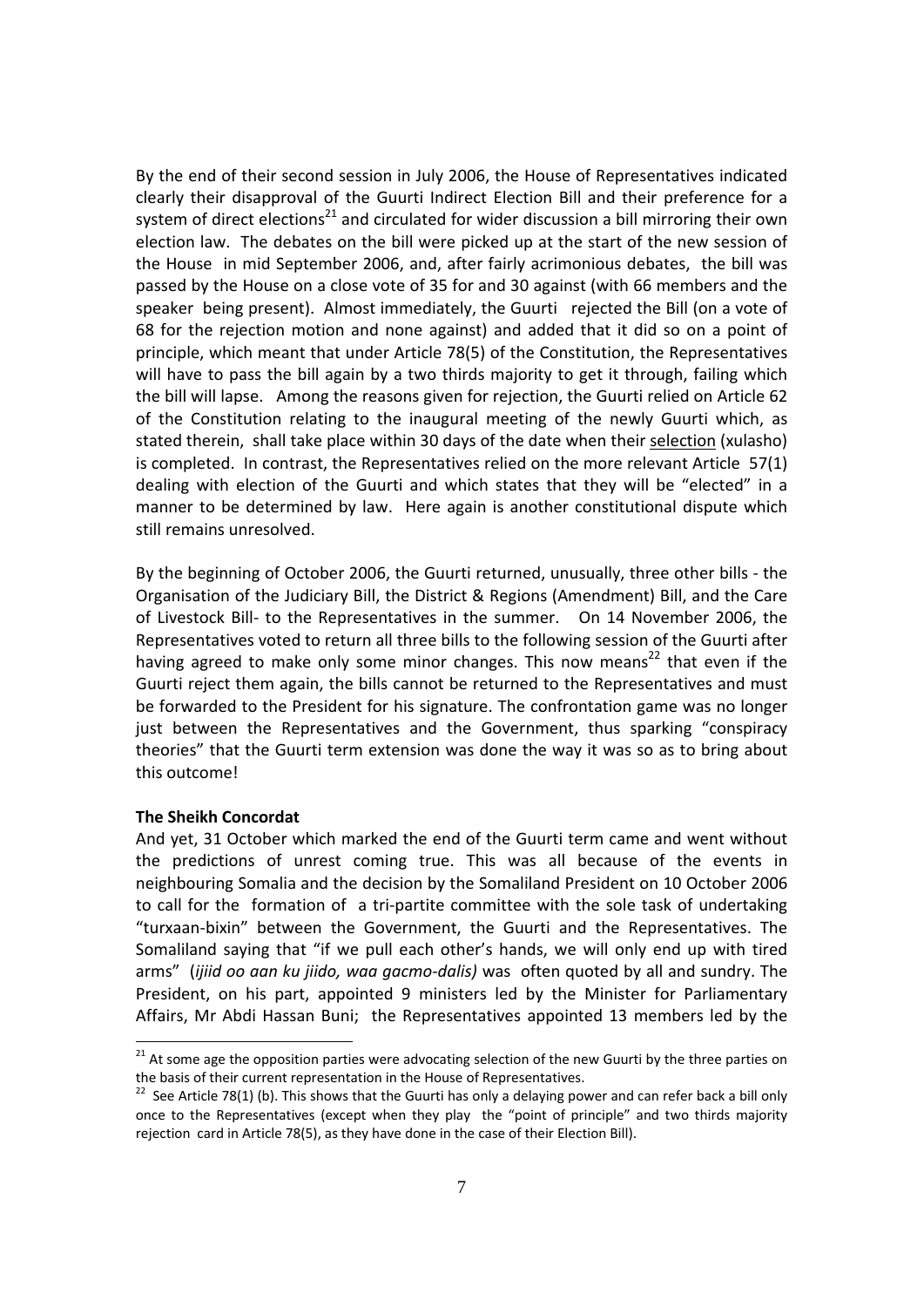Chairman of the Economy, Finance and Commerce Committee of the House, Mr Mohamed Haji Mohamoud Omer Hashi and the Guurti, 13 members, led by Mr Mohamoud Aw Muhumad. It ws never made clear whether the Guurti term extension was being dealt with by this group or by another group which, it was rumoured, met in Hargeisa in October and may have reached a yet unannounced agreement on this main specific issue. By all accounts, however, the main impetus for exploring a settlement of this dispute was the external threat posed by the triumph of the Islamic Courts in Somalia and their avowed policy to re‐constitute the Somali Republic and to pursue the irredentist dream of Greater Somalia, all under the control of their own brand of Islamic Courts.

On 16 November 2006, the first meeting of the special tri‐partite conflict resolution meeting opened at the hill town of Sheikh. The agenda was agreed quickly and the Chairmen announced early on that they will be deliberating for up to a week at Sheikh. A bizzare allegation that two of the Guurti delegates sought financial inducements from the Berbera Mayor which was denied by the latter, did not derail the talks as the Guurti delegation asked both members to leave the meeting. On 21 November 2006, the Committee announced that an agreement has been reached on the first part of the talks and issued a formal Concordat agreed upon by all the delegates. Although the talks were carried out in a tri-partite fashion, the Concordat starts with the statement that the talks were essentially between the Government and the House of Representatives and that the Guurti were there as observers. Following the format of the traditional "turxaan‐bixin" agreements, the Concordat does not reach any conclusions about the rights and wrongs of the disagreements nor does it apportion any blame. Instead it concentrates on commitments on future action. The main part of the Concordat reiterates the commitment on the part of both sides to follow strictly the provisions of the Constitution which set out their respective powers and duties of the three branches of the state – the Executive, the Legislature and the Judiciary. It exhorts everyone to work together in good faith and for the common good. Any resolution or action taken must be grounded on the relevant constitutional and legal provisions. Any disagreements will be settled in a co-operative manner without undue publicity. There should be access for all to the publicly owned media; no one should use his public office for private gain.

All of these commitments were based on clear legal provisions, the meaning of which was not in dispute, but as as the two sides could not agree on the limits of their respective powers in connection with the making and ratification of international agreements, they decided to refer to the Constitutional Court the issue of the full import of Article 90(6), which gives the President the power to sign "international agreements<sup>23</sup> (and *treaties*)" and Article 53(3) which states that:

l

 $23$  The phrase used is "heshiisyada caalamiga ah" – international agreements. See also Article 53(3) which sets out the House of Representatives' power to approve "heshiisyada dawliga" – Governmental agreements. The two Arabic based adjectives are likely to mean the same in most instances.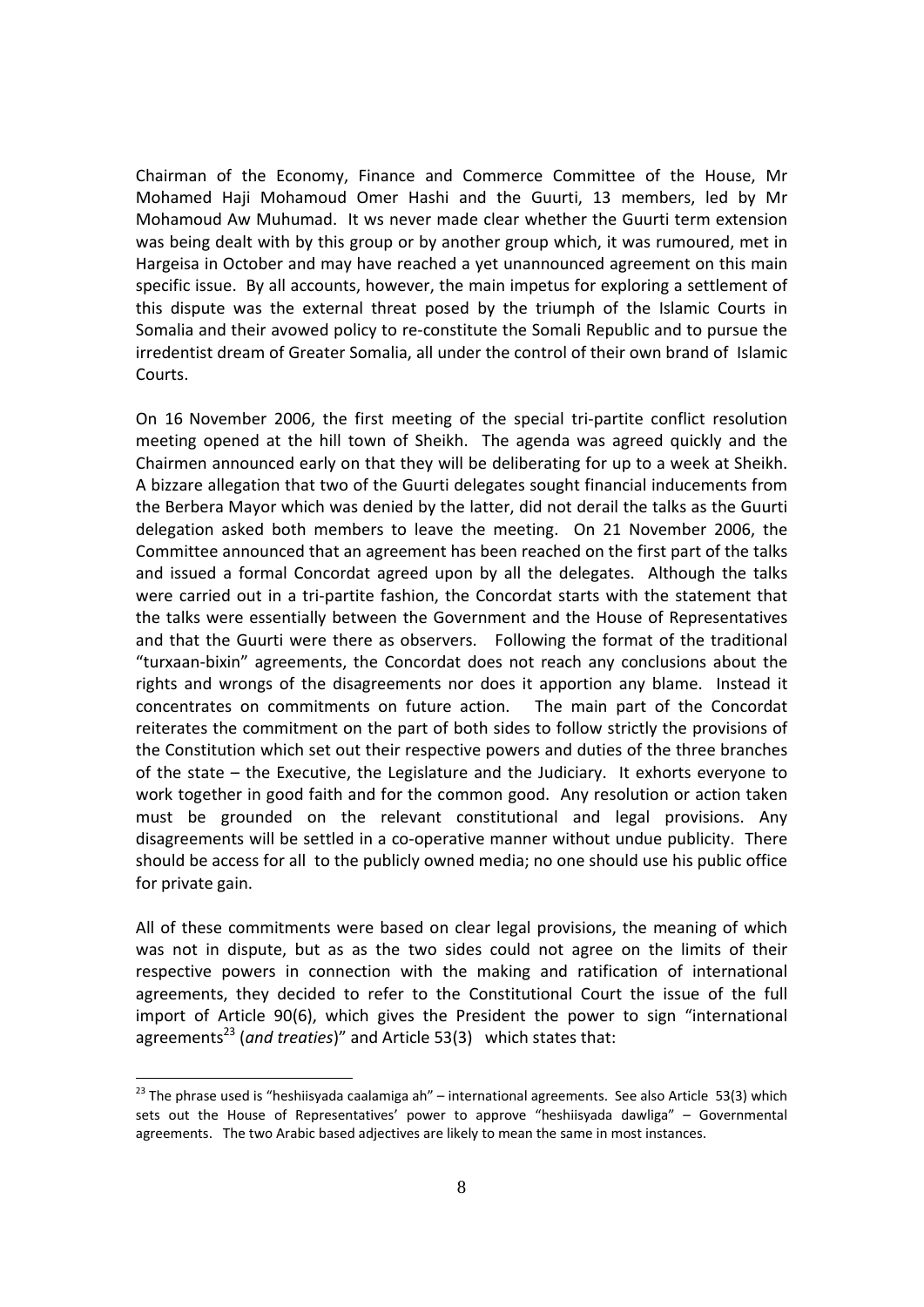"The House of Representatives shall ratify governmental<sup>24</sup> (international) agreements (*treaties*) such as political, economic and security agreements or those agreements which impose new financial burdens which have not been covered in the Budget, or which will involve the promulgation or amendment of legislation."

The reason why this issue is controversial is that the House has often accused the President and his predecessor of entering into agreements with international companies (such as the secret deal with Total Mere Rouche concerning the monopoly of importation of fuel concluded by President Egal) without reporting to parliament. Agreements between state organs and companies are unlikely to be classified as international agreements/treaties<sup>25</sup>, which require ratification, but the underlying issue is accountability to and oversight of government action by the elected parliament, especially when these agreements have a considerable impact on the budget and the finances of the state.

The second part of the Concordat states that the following action will be taken, and, where it is not clear, I have added the mischief that, in my view, is being addressed by the Concordat:

- *1.* All semi-independent public bodies (or agencies)<sup>26</sup> created by the Government and not yet submitted to the Parliament shall be so submitted for approval. *This is likely to refer to bodies such as the Public Television, the Somaliland News Agency, the National Secret Service (Sirdoonka Qaranka) etc.*
- 2. The Government shall stop issuing Circulars (ministerial orders) which are in not in accord with the Constitution. *An example of this could be Ministerial Circular banning the importation and setting up of privately owned radio stations.*
- 3. The Government must submit the Annual Accounts.

- 4. The Government must respect the independence of the other branches of the state, such as the Houses of Parliament and the Judiciary.
- 5. All laws which have been passed should be published urgently.
- 6. The House Representatives shall, in line with the Constitution and the House Rules, consider bills in the order of their priority.

 $24$  I have also added the word "treaties" in parenthesis because the Somali text uses the phrase "heshiisyada dawliga" which means literally "governmental agreements", but can also be translated as "international agreements". This Clause is aimed at bilateral or multilateral treaties of whatever nature and mirrors Article 67 of the 1960 Somalia Constitution headed "International Treaties" and which stated that the Assembly "shall authorise by law the ratification of political, military and commercial international treaties or treaties which involve a modification of the law or financial commitments not

included in the budget."<br><sup>25</sup> See for example, the definition in Article 2 of the Vienna Convention on the Law of Treaties 1969.<br><sup>26</sup> Article 113 of the Constitution states that special agencies state may be created, if d in accordance with the law. No such law has been passed yet but new agencies have been created by the President and presumably require budgetary allocation.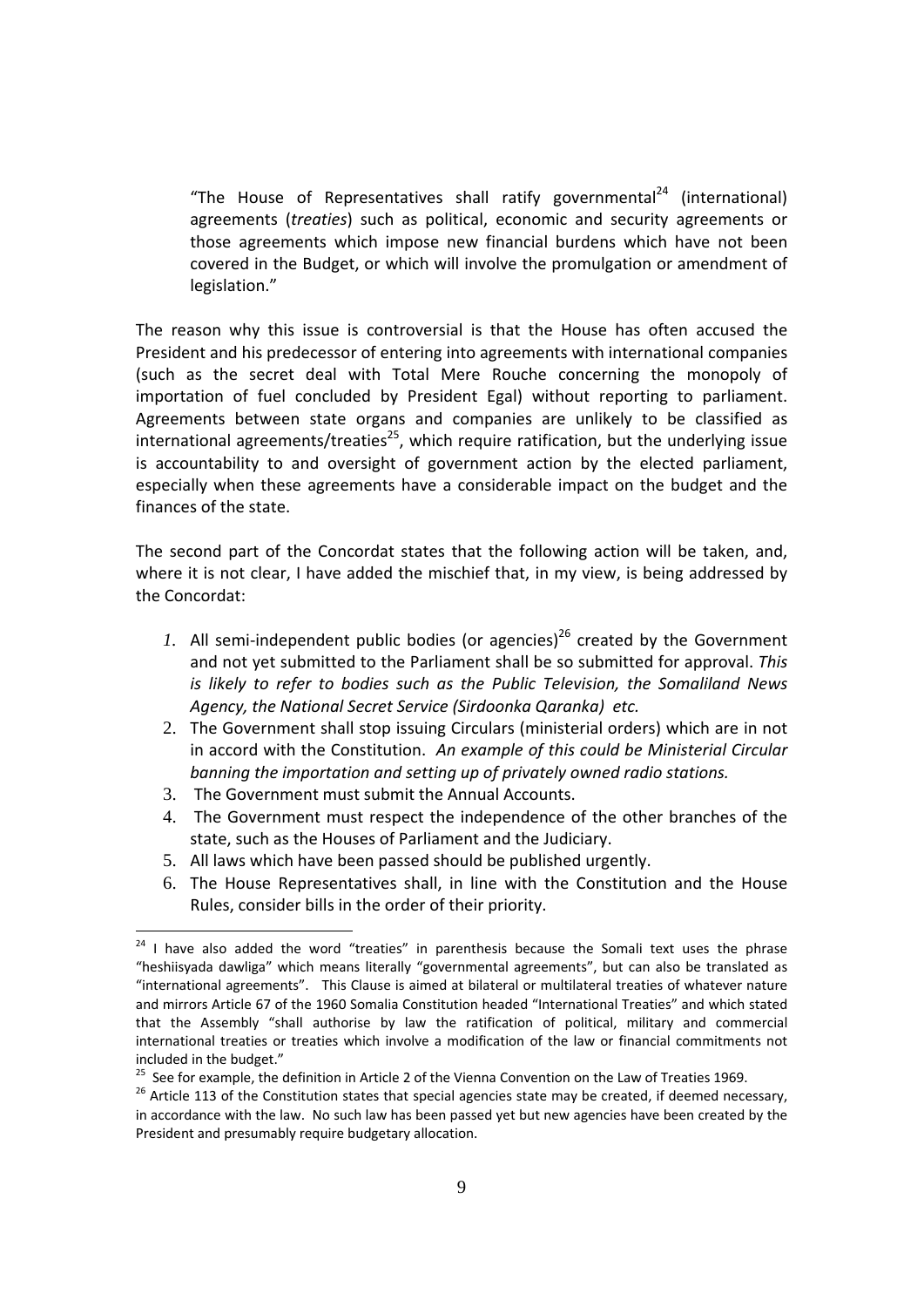- 7. The House shall forward to the Government under Article 53(4) of the Constitutions comments and suggestions about the general state of the nation and the Government shall give these due consideration.
- 8. Ministers who have been confirmed in post should have the oath of office administered to them in line with Article 94(3) of the Constitution.
- 9. The Government should present to the House, in line with Article 53(2) of the Constitution, its programme for action and the House shall accordingly approve it.
- 10. The Government shall ensure that the law concerning the Independent Press $^{27}$ shall be implemented.
- 11. The Regional Security Committees must follow the provisions of the Public Order Law 1963. *This Law which the Government prayed in aid when it allows these Regional & District Security Committees to detain people without recourse to the courts of law does not actually give such powers to them and these draconian powers are rooted in Siyad Barre security practices.28*
- 12. The Central Bank must be strengthened.
- 13. Action must be taken to improve the airport of the capital, which is the gateway to the country.

The "turxaan‐bixin" exercise has not yet finished and the delegations returned to the capital city after a few days to move on to the second phase of the process. Since then they have held a number of meetings, but it has been reported<sup>29</sup> that some of the ministers left for trips abroad and the exercise may be losing its momentum.

#### **Settling the Guurti term extension controversy**

Running parallel with the "turxaan‐bixin" exercise was another bi‐partite process (this time involving delegates of the two Houses only) looking at the Guurti term extension issue, which met in late October 2006. In contrast to the "turxaaan‐bixin", these talks were and are still being conducted secretly, but the Somaliland press carried a number of articles $^{30}$  on 2 November 2006 where it was reported that the two sides may be have reached an agreement. The opposition parties have already indicated, by this stage, that an extension of the Guurti term was a fait accompli, but were concerned about how the extension is effected, how long the term extension should be and, above all, how a binding commitment can be made to the effect that the next local elections in 2007 and the next presidential elections in 2008 will be held on time. A possible compromise which has been leaked was said to be that the extension of the Guurti term of up to 4

<sup>&</sup>lt;sup>27</sup> The Press Law (Law No: Law No: 27 of 2004).<br><sup>28</sup> For an in-depth examination of these Public Order Law and the legalities of the activities of these Security Committees, see Jama, I H (2004) *Public Order Law in Somaliland: Learning the Lessons of Democracy*, available at:

http://www.somalilandlaw.com/Articles Commentaries /PUBLIC\_ORDER\_LAW\_IN\_SOMALILAND\_Artic le.htm

<sup>&</sup>lt;sup>29</sup> See, for example, Codka Shacabka 17/12/2006 article reproduced in  $\frac{http://www.somlilandfture.com}{http://www.somlilandfture.com}$ .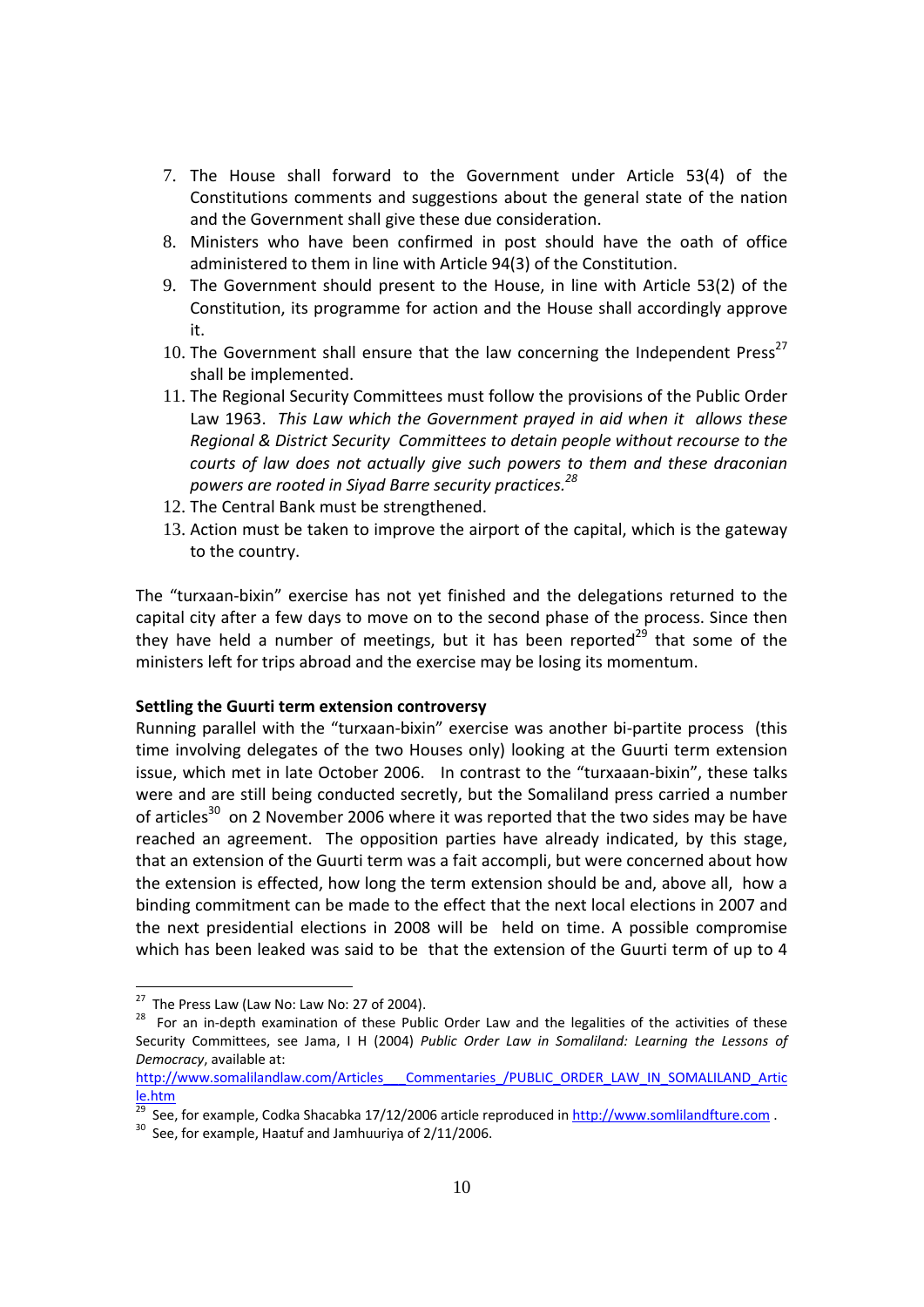years will be endorsed by a joint meeting of both Houses and that there will be a commitment by both Houses that all the forthcoming elections will take place on time.

This latter issue is important to the opposition parties because the President, in proposing the Guurti term extension, explicitly referred to in his decree<sup>31</sup> to the fact that the country has undergone a referendum and three elections since 2001 and added that "it was not possible to continue being involved in elections for 10 years". In a democracy, where continuous elections are part of life, this has been read as a signal of election fatigue. The Guurti has no role under the Somaliland election law in the timing of the local elections, but the Constitution does give them power under Article 83(5) to extend the term of the President if, "because of security considerations", the presidential election cannot be held. The Guurti has already used that Clause on 12 January 2002 when the 5 year term of President Egal which was to due to expire on 23 February 2002 was extended for one year. There were no security problems at that time, but as the political parties and elections laws were not yet fully place, there was, by the time the decision of an extension was made, a real fear of an interregnum. Again, as the Presidential election was to be held in April 2003, and the extended inherited term of office of President Rayaale was due to end in February 2003, the Guurti exercised its power under Article 83(5) on 18 January 2003 and extended the presidential term to 15 May 2003. The election laws are all in place now, although there is, as yet, no voter registration; Somaliland is in peace; foreign support and funding for elections is now much more readily available and barring any external aggression, there is no reason why all future elections should not take place on time. The stakes are a bit higher this time, also, because there are constitutional arguments that President Rayaale is not entitled to stand for another term as his first inherited short term could well count as one of the two maximum terms that he can hold $32$  the office under Article 88(2) and 89(2) of the Constitution.

#### **The lessons so far**

It is too early yet to assess whether the "turxaan‐bixin" exercise will work and prove to be an alternative model of resolution of disputes between the branches of the state or whether the governance and constitutional issues concerned are so far removed from the traditional disputes between clans and communities in which this exercise has been deployed in Somaliland to good effect. Leaving aside the gloss put on all these issues by party politics, they are all fundamentally about the powers and duties of the Legislature and the Executive which are all set out in a poorly drafted Constitution. The single mechanism that the Somaliland Constitution offers for the resolution of these constitutional disputes is the Supreme Court sitting as the Constitutional Court. Yet in all these disputes, it was only the Government Party which sought the Court's

 $31$  See the preamble to the Presidential Decree dated 2 May 2006 which proposed the Guurti term extension.

<sup>&</sup>lt;sup>32</sup> Article 88(2): "No person may hold the office of President for more than two terms.". President Rayaale inherited the office, not as a caretaker, but as a President, under Article 89(2) on 3 May 2002 when President Egal died. He was then elected to the office nearly a year later.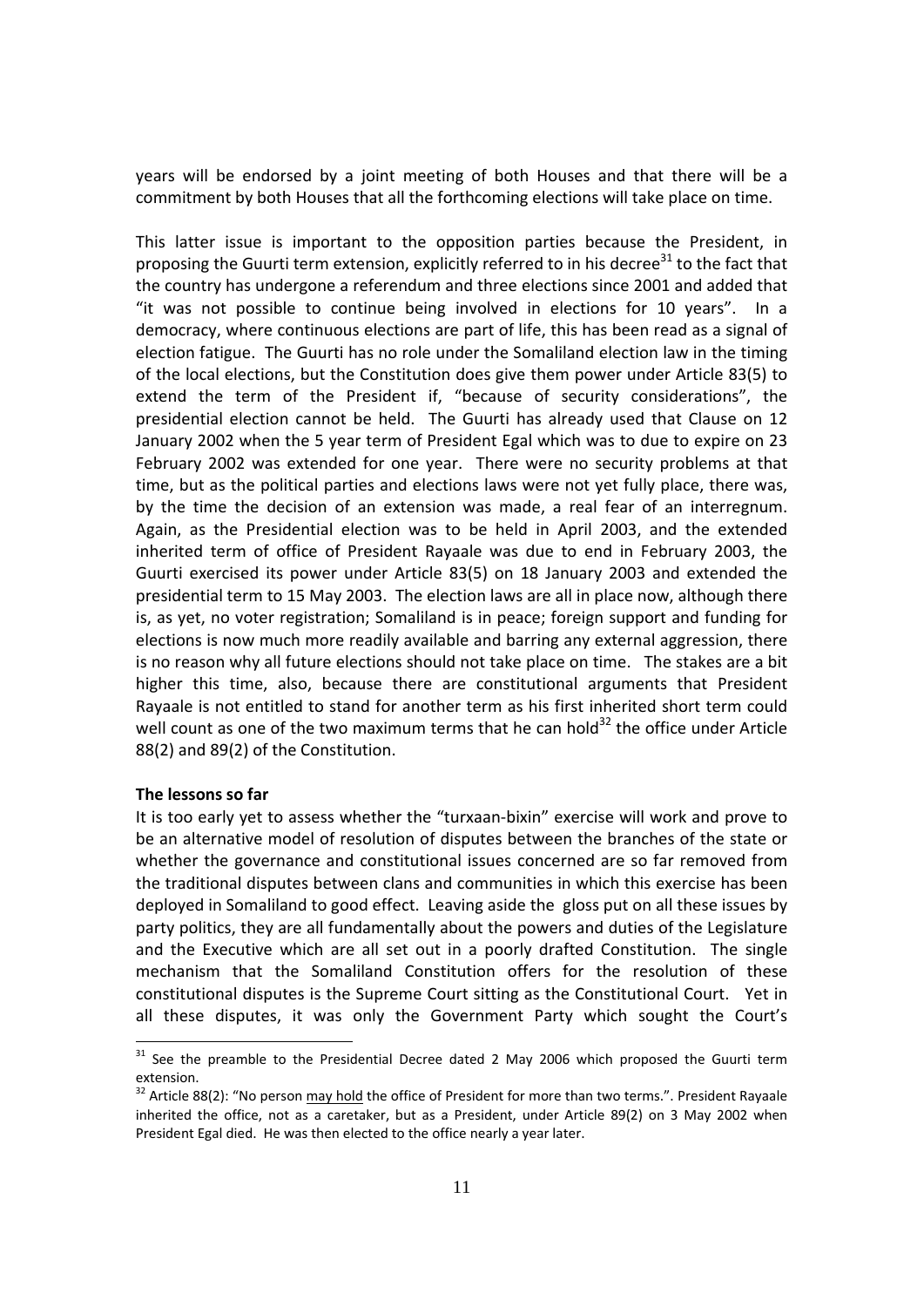intervention and not the House of Representatives or the two opposition parties, whose grievances far outnumber those of the Government. The numerous changes in the leadership and composition of the court, its failure to give detailed reasons for its controversial decision in the presidential elections and, above all, its highly controversial secret and, as widely accepted, incorrect advisory opinion to the President about the Guurti term extension unfortunately meant that opposition parties no longer felt that they could turn to the Court for adjudication<sup>33</sup>. In the event, the House and the opposition parties saw no point in formally asking the Court to review its advisory opinion. The fact remains, however, that some of the constitutional disagreements, as we have seen, often revolve around the interpretation of the specific legal provisions and are much suited to adjudication by a court which can issue definitive rulings. Such adjudication may well settle the issue once and for all, although if one side, specially the government, is hell bent on breaking the law, the Court can only do so much. Court decisions will also assist in the formulation of changes in the Constitution or laws and will help the Court itself in developing a body of constitutional jurisprudence.

In contrast, "turxaan‐bixin", like all traditional mediation efforts, takes great care not to comment on the rights or wrongs of the issues or of the disputes between two parties and its single aim is to arrive at a solution that is accepted by (even if it is not always acceptable to) both parties. Often these exercises are undertaken after the two sides have both committed hostile acts against each other, and the search is for a "win-win" solution that will not only put an end to the conflict, but will lessen drastically any chance of re‐conflagration of violence or disputes after the global agreement has been reached. Whilst some political disputes may lend themselves to such an exercise, there is a danger of storing trouble for the future if other types of disputes are settled in this way. The Guurti determination on the House Inaugural incident was not dealing with the kind of issue which can be solved as being six of one and half of a dozen of another – there was a stark decision to be made about the validity of the 29 November election of the Speaker. The Guurti's written determination did not shed any light on how the Government was convinced to accept the outcome, but there were mutterings by the Guurti at a press conference that it was the Government's "turn to yield" ‐ this time! In short, if in constitutional issues, the method of preferred settlement is seen to be one in which one yields when one's turn comes up, this will encourage blatant breaches of the constitution or the law. The ultimate sanction for contravention of the Constitution by members of the Executive or the Legislature is impeachment, but even that is dependent on qualified majority decisions.

Not every "constitutional crisis" is based on an interpretation of the law and the dispute resolution mechanism offered by the Guurti, if agreeable to all sides, is very much a

l

<sup>&</sup>lt;sup>33</sup> The opposition parties have written publicly to the Court on various occasions over the last few years about the constitutionality of, for example, the government's use of security committees, but were ignored by the Court, presumably because they have not issued proceedings properly,